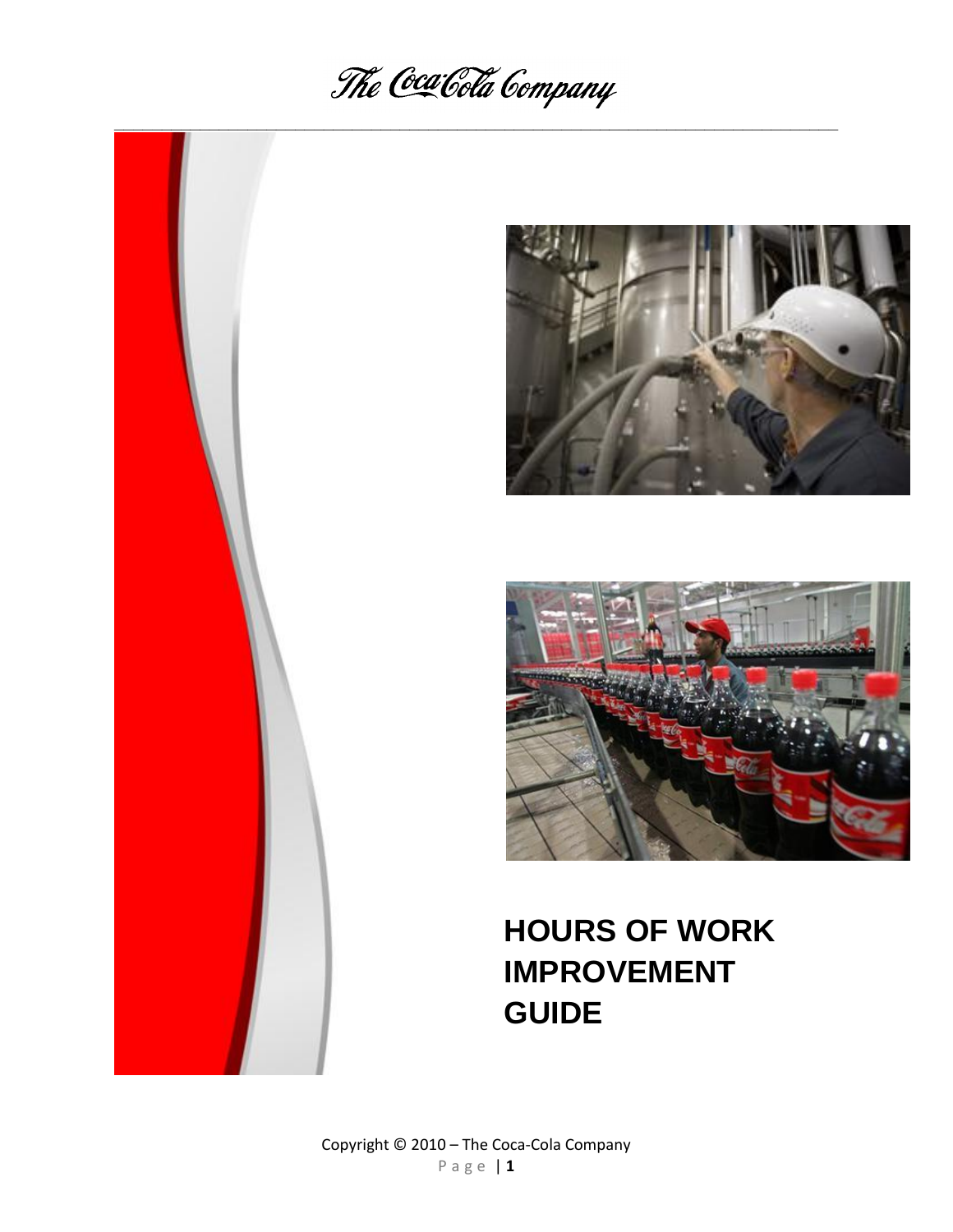

# **Executive Summary & How to Use this Guide**

The Coca-Cola Company (TCCC) is committed to ensuring that our entire supply chain, including Bottlers, copackers, direct & authorized suppliers, is in compliance with local laws & the values reflected in our Workplace Rights Policy (WRP) & Supplier Guiding Principles (SGP). Compliance with local work hours and overtime laws is a fundamental component of WRP and SGP. In addition to legal violations, excessive overtime in the workplace can lead to serious operational consequences as well as disrupt employee work life balance. Reducing overtime may significantly increase employee morale, decrease quality incidents and reduce overtime labor costs thereby improving business results and fostering a Great Place to Work. We have found that once management understand the true costs related to overtime they often choose to address the issue proactively and the results of doing so, as discussed below, can be dramatic.

Overtime can be a complex and challenging issue that will not be solved overnight. This guide is intended to share our learning to date and be a resource to help facility management identify and address the root causes of overtime. The guide includes the following:

- An overview of the overtime issue
- Practical strategies to reduce overtime
- Real case study examples to help facilities drive continuous improvement

Below is an example of how you may wish to use this tool:



If you have additional questions please contact your regional Workplace Accountability Manager or email [workplacerights@na.ko.com](mailto:workplacerights@na.ko.com)

> Copyright © 2010 – The Coca-Cola Company P a g e | **2**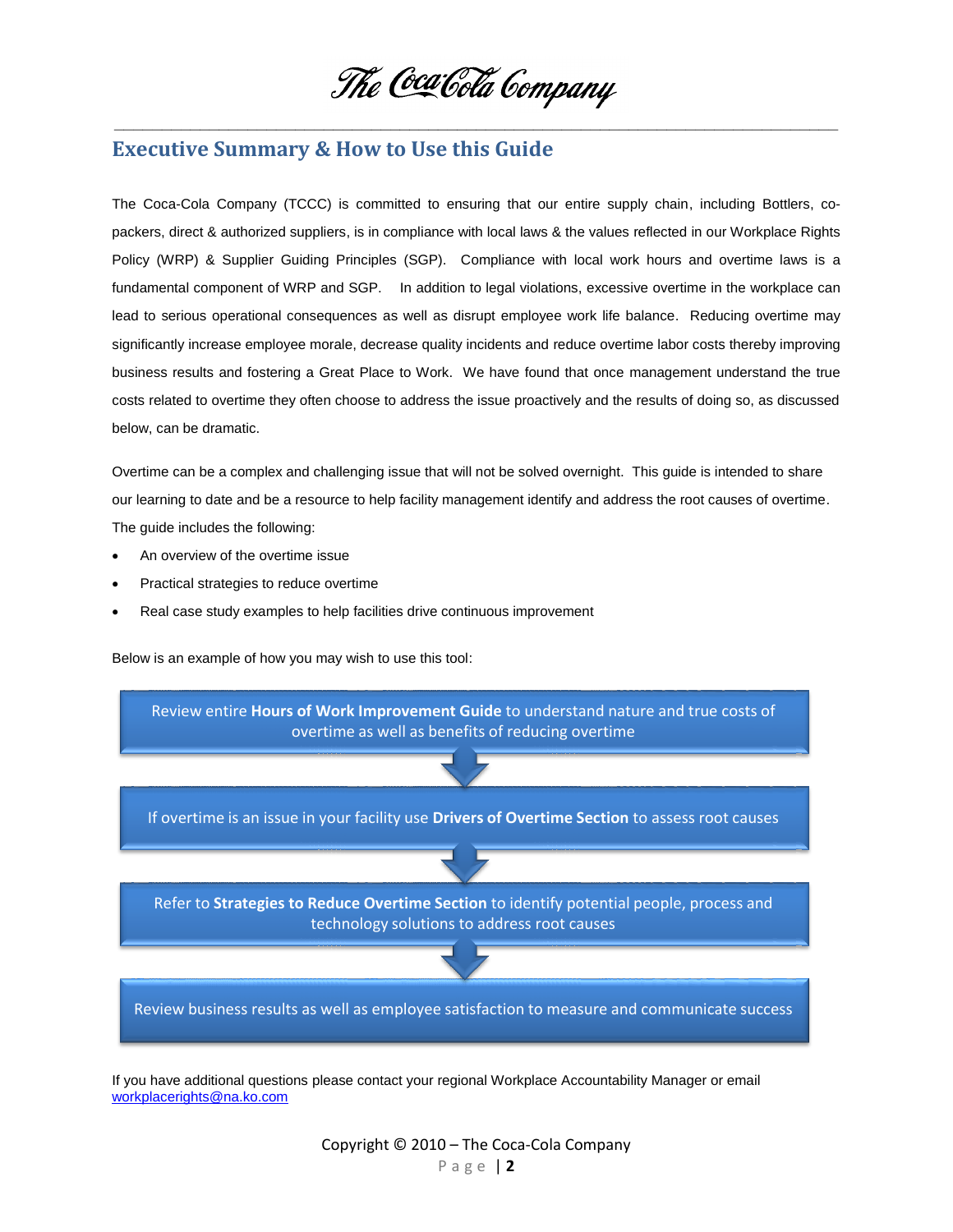

# **Background**

Social compliance auditors have identified excessive work hours as one of the most common legal violations in workplaces worldwide. Workplace assessments conducted by a leading third party audit agency, showed that of nearly 28,000 workplaces audited, as many as 1 in 4 had violations related to overtime or rest days. This data is consistent with internal findings for the Coca-Cola system which show that almost 33% of the bottling operations and 24% of the suppliers audited had similar violations. This rate rises to nearly 1 in 2 workplaces in some developing countries. In many of these cases, the employees are also not being given one day off in seven during peak season, to which they are legally entitled.

The following risks have been identified by social auditors in conjunction with excessive overtime:

- 1. Reduced worker productivity or motivation
- 2. Reduced employee engagement
- 3. Increase in absenteeism or missed work due to illness or injury
- 4. Extra cost incurred by paying premium overtime wages
- 5. Increased benefits costs associated with worker illness or injury
- 6. Risks to product integrity and quality
- 7. Potential for higher employees turnover
- 8. Legal and reputational risk

All of these elements together represent the true costs of excessive overtime.

Excessive overtime is a common and often systemic issue, however it is not insurmountable. There are numerous drivers to hours of work but most are controllable; some in the short term and some over a longer period of time. Solutions to work hour violations will be different from plant to plant depending on staffing, capital availability and resources. In some cases the issue may be as simple as establishing proper record keeping in order to demonstrate legal compliance. However, in other cases, resolving a work hours problem is complex and involves management making tradeoffs. Therefore there is a need to understand the nature of the issue in your operations.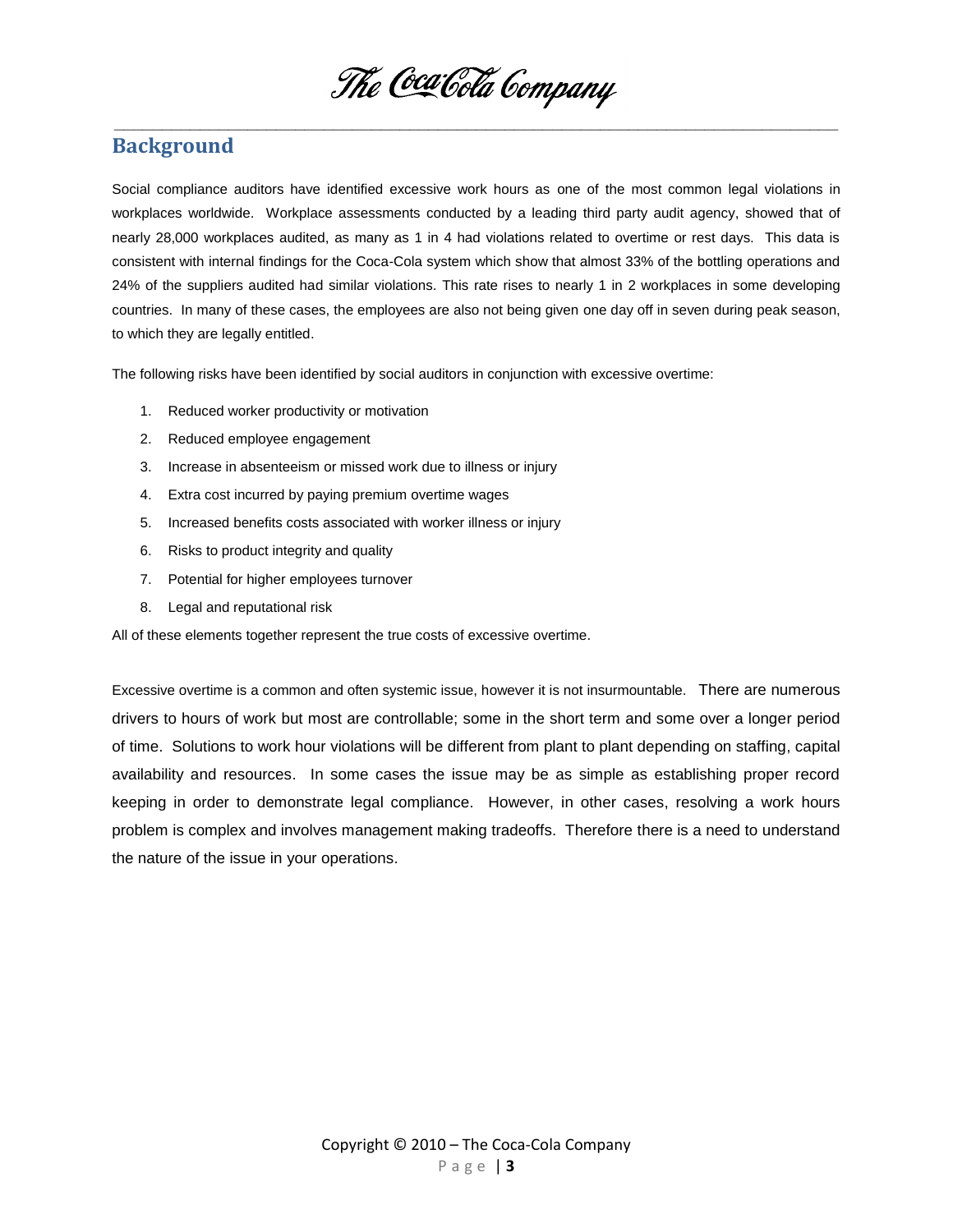**\_\_\_\_\_\_\_\_\_\_\_\_\_\_\_\_\_\_\_\_\_\_\_\_\_\_\_\_\_\_\_\_\_\_\_\_\_\_\_\_\_\_\_\_\_\_\_\_\_\_\_\_\_\_\_\_\_\_\_\_\_\_\_\_\_\_\_\_\_\_\_\_\_\_\_\_**

## **Drivers of Overtime**

Based on an analysis of assessment data, overtime and rest day violations are inter-related and are symptoms of other business challenges. No single cause was identified to explain the presence of excess hours. However, some key drivers have been identified, including:

- o Lack of sufficient manpower to provide needed coverage. Lack of manpower needed to cover critical or high skill operations, especially during periods of peak demand, vacation, or absences (related to illnesses or other causes)
- o Lack of sufficient machinery, trucks, or other equipment needed to cover peak demand periods.
- $\circ$  Equipment availability issues due to maintenance problems, etc
- $\circ$  Lack of balance in the production process i.e. a process step forming a bottleneck that creates a systemic need for excess hours for that process or in downstream processes
- $\circ$  Improper scheduling practices causing uneven demands, lack of available materials, or production of wrong products
- o Employee interest in earning extra income
- $\circ$  Poor record keeping practices due to lack of management awareness concerning hours of work requirements
- $\circ$  Lack of regular management oversight and approval for the overtime that is being worked
- o Staffing based on convenience rather than need.
- $\circ$  Poor sales forecasting by customers and in planned promotions to drive sales by Bottlers

# **Drivers of Improvement**

No one solution has been identified to eliminate hours of work violations. However, some of the key drivers that have been identified include:

- o Map out production flow and identify "bottlenecks"
- o Increases manpower to cover peak periods, vacations, other absences, etc.
- o Cross training to increase manpower available for critical skills
- o Implementation of absence controls
- $\circ$  Adjustments to shift patterns, production floor layout, to help reduce bottlenecks
- o Increases in inventory to help level demands

Copyright © 2010 – The Coca-Cola Company P a g e | **4**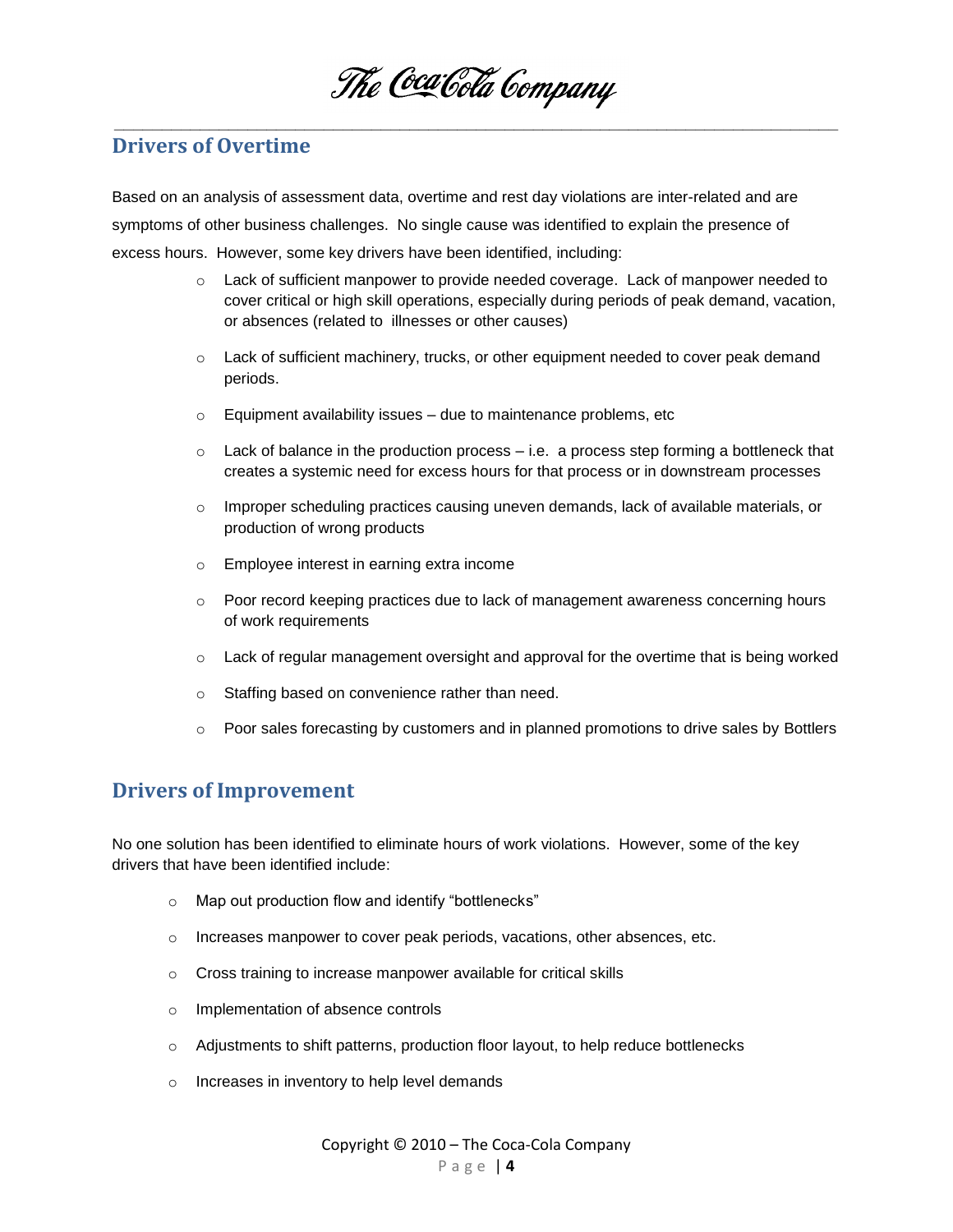**\_\_\_\_\_\_\_\_\_\_\_\_\_\_\_\_\_\_\_\_\_\_\_\_\_\_\_\_\_\_\_\_\_\_\_\_\_\_\_\_\_\_\_\_\_\_\_\_\_\_\_\_\_\_\_\_\_\_\_\_\_\_\_\_\_\_\_\_\_\_\_\_\_\_\_\_**

- $\circ$  Education of managers and associates concerning the legal restrictions and costs of overtime
- o Implementation of monitoring and approval processes

Bottlers and suppliers that were able to reduce overtime noted the following:

- o The reduction in overtime occurred over a period of time, not immediately
- $\circ$  The reduction appears to have been driven and/or supported by a senior operating leader's decision that overtime could and should be reduced or eliminated
- $\circ$  Once initiated management seems to drive far beyond the overtime reductions that would be required to resolve excess overtime and rest day violations, suggesting that a significant cost/benefit has been identified

# **Outcomes of Reducing Overtime:**

When management has tackled the issue of excessive overtime the results have been significant. Below are a few example highlighting the progress made in two countries:

- An average **reduction of 86%** on hours of work across Country A system
- Near complete **elimination of overtime** in one Country A plant
- A **95% cost reduction** in one plant in Country B, and
- An average **cost reduction of 50%** across 22 plants in Country B in just one year.

In the process of addressing the root causes of overtime, **work hour and rest day violations are also being resolved.** Please refer to Appendix for detailed case studies and outcomes.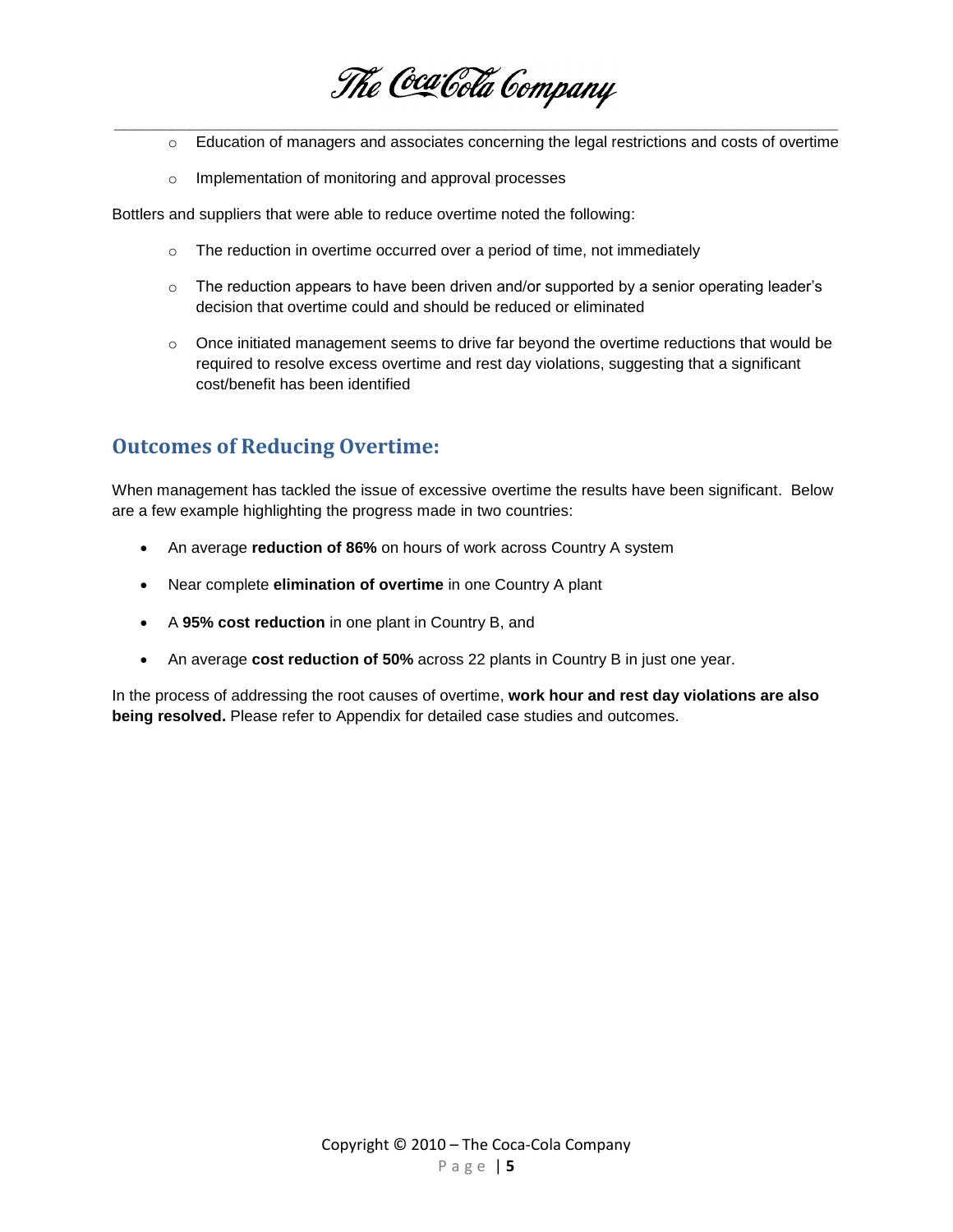

# **Strategies to Reduce Overtime:**

Managers can use this section simply to get ideas on how to reduce overtime or use it as a tool by inserting an "X" by each tactic once reviewed and completed as applicable

#### **Focus Area: PEOPLE**

| <b>Strategy</b> |                                                                                     | <b>Tactics</b>                                                                                                                                                                                                                                                                                                                                                                                                                                                                                                                                                                                                                                                                                                 | Mark "X" if<br>complete |
|-----------------|-------------------------------------------------------------------------------------|----------------------------------------------------------------------------------------------------------------------------------------------------------------------------------------------------------------------------------------------------------------------------------------------------------------------------------------------------------------------------------------------------------------------------------------------------------------------------------------------------------------------------------------------------------------------------------------------------------------------------------------------------------------------------------------------------------------|-------------------------|
|                 | <b>Build cross functional</b><br>awareness and<br>commitment to manage<br><b>OT</b> | Determine impacts of each function and their processes to manage<br>$\bullet$<br>Build local business case to set and achieve targets<br>Build understanding that all functions play a role / have<br>$\bullet$<br>responsibilities                                                                                                                                                                                                                                                                                                                                                                                                                                                                            |                         |
|                 | Properly educate and<br>communicate with<br>employees / unions                      | Ensure work hour requirements are part of employee contracts and<br>$\bullet$<br>handbooks.<br>Promote as an improved and healthy work life balance<br>$\bullet$<br>Share OT findings with employees. When explained against law or<br>$\bullet$<br>targets, people understand that change needs to happen.                                                                                                                                                                                                                                                                                                                                                                                                    |                         |
|                 | Build employee<br>engagement                                                        | Ensure OT is voluntary<br>$\bullet$<br>Encourage employee involvement to achieve targets - suggestions<br>$\bullet$<br>on processes / practices and grievances<br>Understand impact on employees and develop strategies to re-<br>$\bullet$<br>invest part of savings to offset (transition, one time payments,<br>review of base rates)<br>invest in employees through training to create cross training and<br>$\bullet$<br>increased skills for employee promotion and work flexibility<br>Post results for employees to see improvement<br>$\bullet$<br>Ensure employees understand value proposition to them and to the<br>$\bullet$<br>plant<br>Measure and track employee feeling in engagement surveys |                         |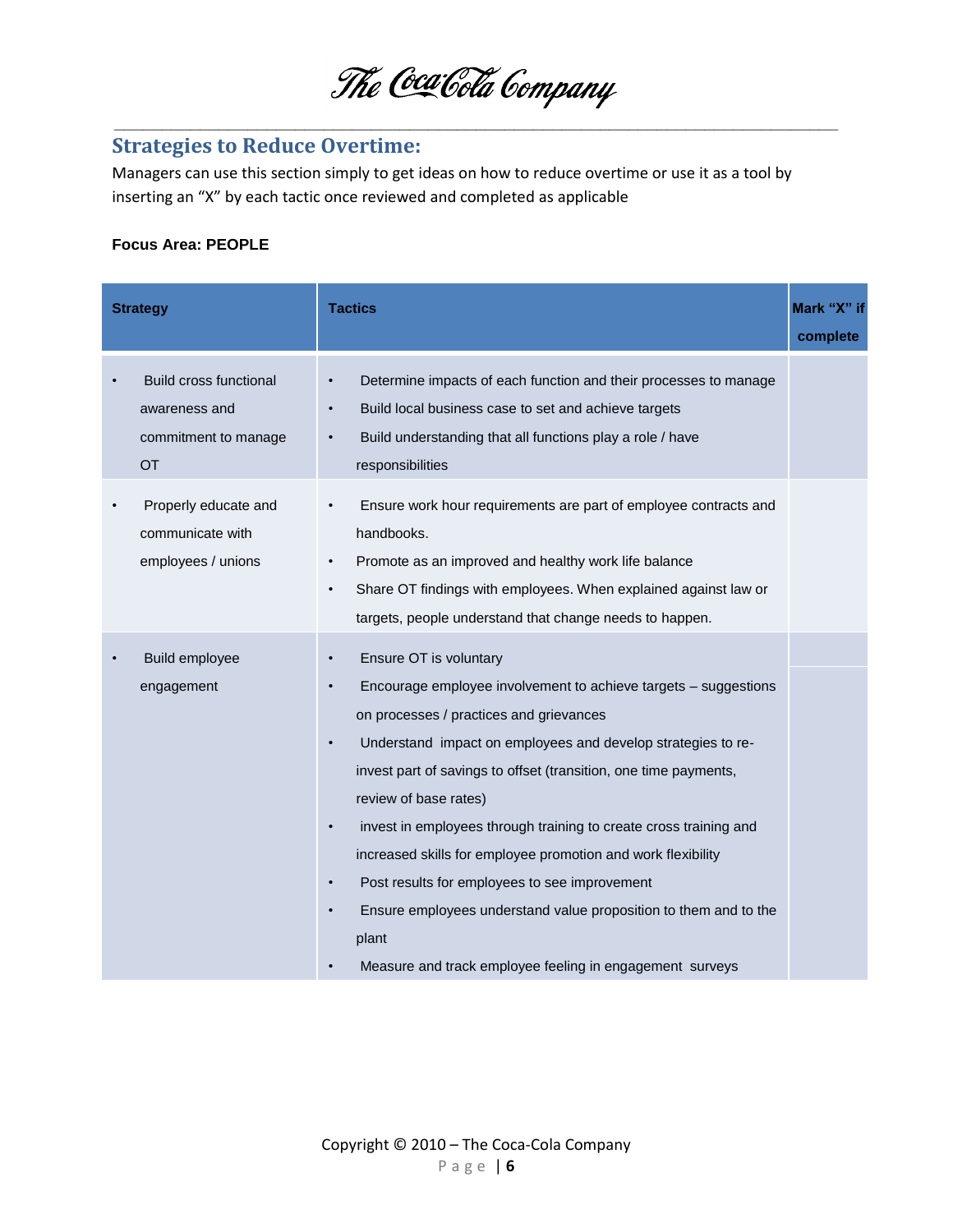**\_\_\_\_\_\_\_\_\_\_\_\_\_\_\_\_\_\_\_\_\_\_\_\_\_\_\_\_\_\_\_\_\_\_\_\_\_\_\_\_\_\_\_\_\_\_\_\_\_\_\_\_\_\_\_\_\_\_\_\_\_\_\_\_\_\_\_\_\_\_\_\_\_\_\_\_**

### **Focus Area: PROCESS**

| <b>Strategy</b> |                                                                                                                                                           | <b>Tactics</b>                                                                                                                                                                                                                                                                                                                                                                                                                                                                                                                      | Mark "X" if<br>complete |
|-----------------|-----------------------------------------------------------------------------------------------------------------------------------------------------------|-------------------------------------------------------------------------------------------------------------------------------------------------------------------------------------------------------------------------------------------------------------------------------------------------------------------------------------------------------------------------------------------------------------------------------------------------------------------------------------------------------------------------------------|-------------------------|
|                 | Ensure legal<br>requirements are<br>understood and built into<br>deployment processes<br>(scheduling, shift plans,<br>crew plans, route<br>planning etc.) | Understand / disseminate current legal requirements, including<br>$\bullet$<br>special restrictions for young workers or other situations as well as<br>ensuring at least one day off in seven<br>Determine work processes that direct time planning<br>$\bullet$<br>and<br>incorporate<br>Understand government waivers that can be available and apply<br>$\bullet$<br>for/ maintain as needed                                                                                                                                    |                         |
|                 | Assess current situation                                                                                                                                  | Survey, self audit, conduct workplace assessment, review internal<br>data<br>Segment data to core activities (distribution, production /<br>٠<br>warehouse and administration)<br>Determine<br>impacts/costs (quality,<br>productivity,<br>grievances,<br>$\bullet$<br>absenteeism, injury rate, head count, contractors, cost)                                                                                                                                                                                                     |                         |
|                 | Assess timekeeping<br>methods and<br>reconciliation                                                                                                       | Ensure time records reflect actual work hours (for instance<br>$\bullet$<br>workers should not clock-out and then be required to stay for a<br>production meeting or, conversely, workers should not clock-in 20<br>minutes prior to start time and then proceed to have an unpaid<br>meal)<br>Ensure timekeeping identifies regular and OT hours<br>$\bullet$<br>Replace master method with specific tracking<br>$\bullet$<br>Reconcile any differences with employee sign off<br>Incorporate formal advance OT approval by person |                         |
|                 | Track and manage OT to<br>a plan                                                                                                                          | Track Hours, OT Hours, Quality, Productivity, Injury data on OT<br>versus regular time, absenteeism, contractor hours, unplanned<br>stoppages<br>Establish OT budget and plan with monthly tracking to reconcile<br>$\bullet$<br>variances<br>Establish management routines / review data and improvements<br>Establish advanced approval routines to senior plant leadership<br>٠                                                                                                                                                  |                         |

Copyright © 2010 – The Coca-Cola Company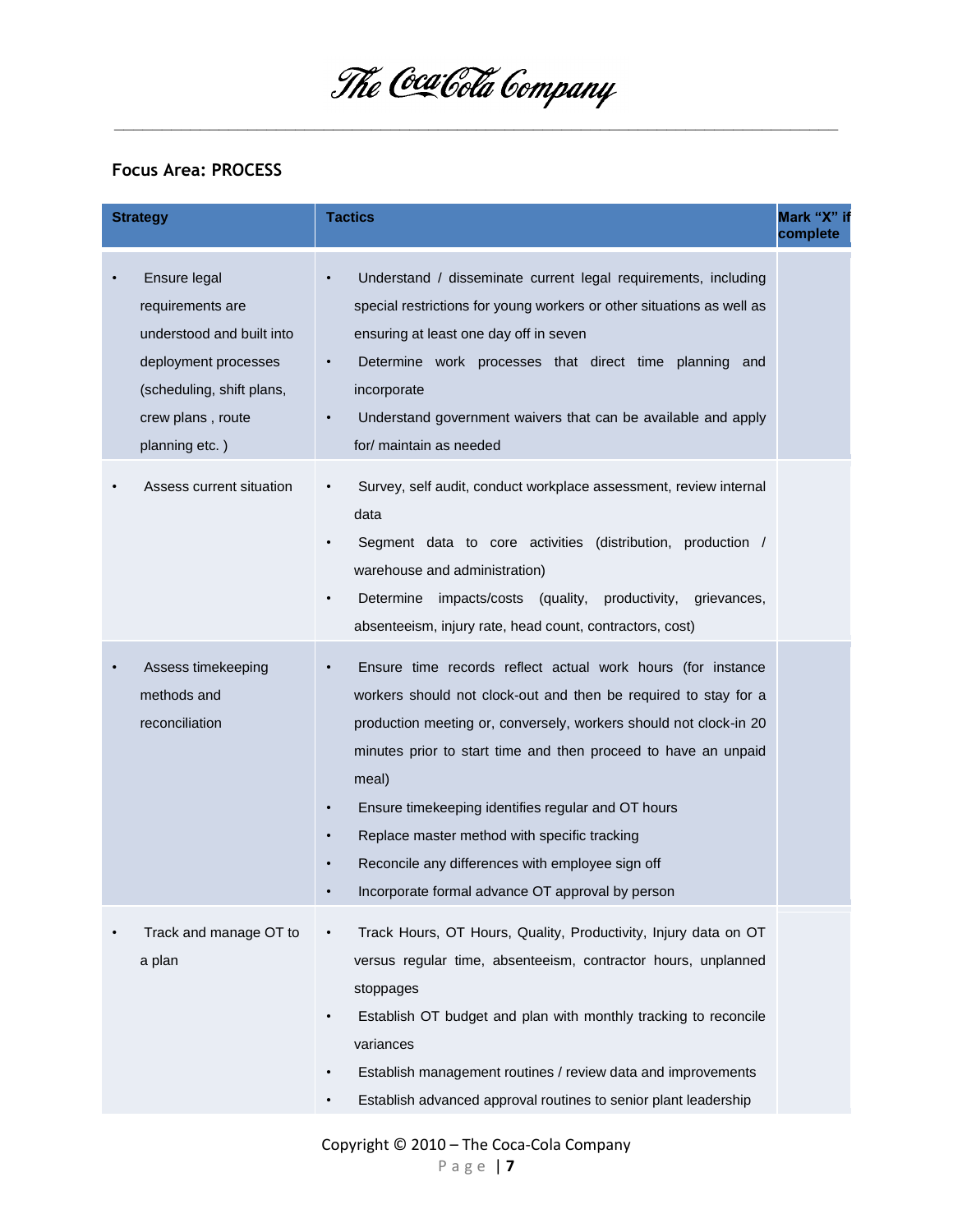| The Coca Cola Company |  |
|-----------------------|--|
|-----------------------|--|

| Determine short term contractor needs through transition period<br>$\bullet$   |  |
|--------------------------------------------------------------------------------|--|
| (if any)                                                                       |  |
| Determine how to allocate available overtime permanent versus<br>$\bullet$     |  |
| contract workers                                                               |  |
| Review shift start and hand over times and time use on change<br>$\bullet$     |  |
| overs                                                                          |  |
| Benchmark results between plants to identify improved practices<br>$\bullet$   |  |
| Bank non-critical work to free up resources for peak activity and<br>$\bullet$ |  |
| provide tasks in downtime                                                      |  |
| Use the standard cost system or Bill of materials system to ease<br>$\bullet$  |  |
| tracking                                                                       |  |
|                                                                                |  |

#### **Focus Area: TECHNOLOGY**

| <b>Strategy</b> |                                                                                                         | <b>Tactics</b>                                                                                                                                                                                                                             | Mark "X" if<br>complete |
|-----------------|---------------------------------------------------------------------------------------------------------|--------------------------------------------------------------------------------------------------------------------------------------------------------------------------------------------------------------------------------------------|-------------------------|
|                 | Ensure timekeeping<br>technologies track and<br>report on paid time with<br>employee<br>acknowledgement | Go beyond basic in / out security based systems<br>$\bullet$<br>Ensure both employee and manager approval<br>$\bullet$<br>Formal reconciliation of any differences between employee and<br>$\bullet$<br>manager                            |                         |
|                 | Track and assess OT<br>impact of unplanned<br>stoppages / breakdowns -<br>both plant and fleet          | Focus areas, preventative maintenance – include OT costs and<br>$\bullet$<br>impacts in fix or buy planning<br>Determine impacts in run up or start operations after line shut<br>$\bullet$<br>down                                        |                         |
|                 | Integrate hour<br>requirements into route<br>planning                                                   | Ensure a factor in "Roadshow" technology<br>$\bullet$<br>Maximize in store work / breaks in high traffic times in route<br>$\bullet$<br>planning<br>Consider double shifting fleet where viable (major metropolitan<br>$\bullet$<br>areas) |                         |
|                 | Ensure IT systems<br>provide suitable reporting                                                         | Track hours to plan and analyze variances<br>$\bullet$<br>Track related impacts / causes such as unplanned stoppages,<br>$\bullet$                                                                                                         |                         |

Copyright © 2010 – The Coca-Cola Company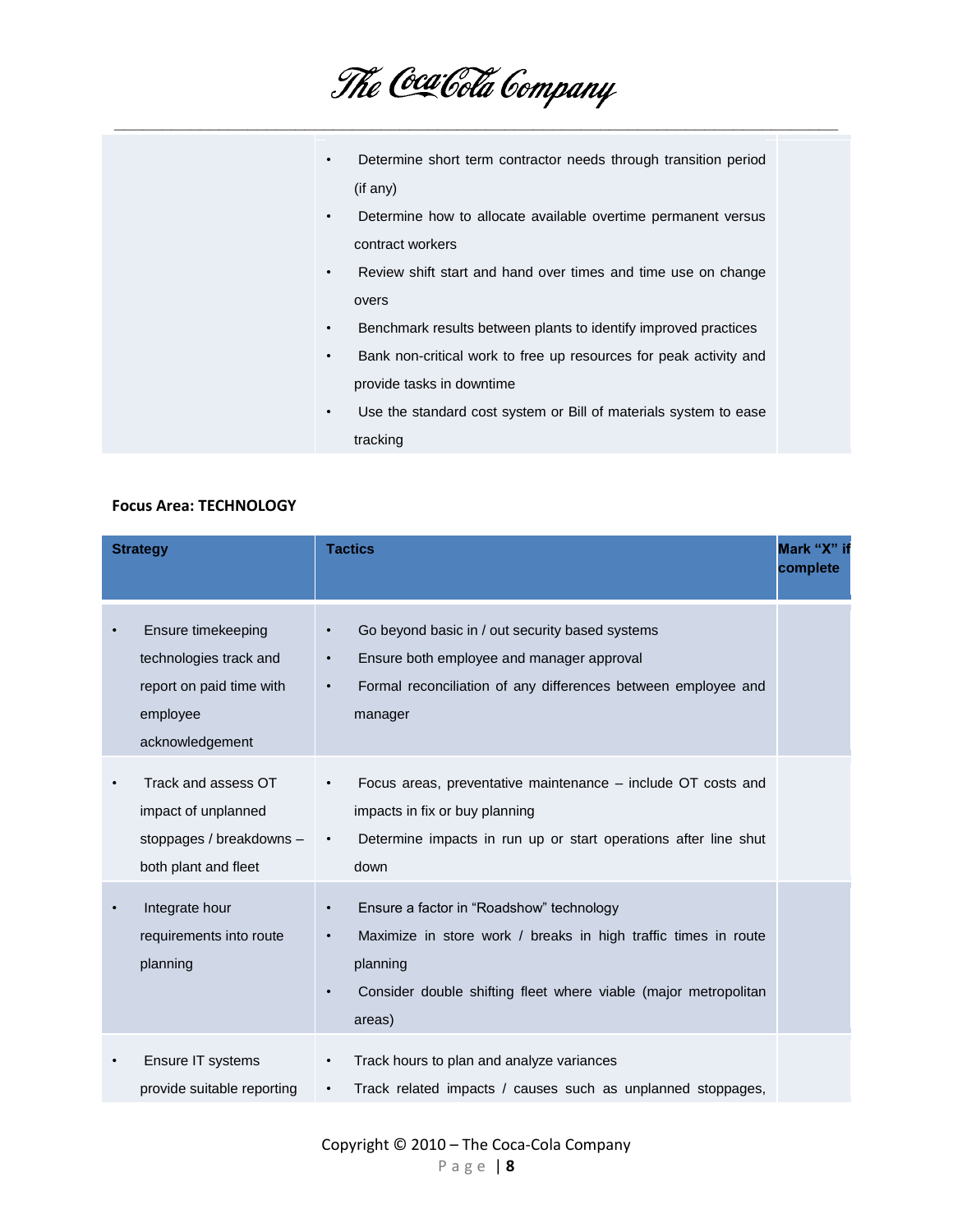|                                                                                                        | change-overs, absenteeism, accident rates, quality (defects /<br>losses) etc.<br>Identify and ensure commissioned employees are working within<br>$\bullet$<br>time requirements                                                   |
|--------------------------------------------------------------------------------------------------------|------------------------------------------------------------------------------------------------------------------------------------------------------------------------------------------------------------------------------------|
| Include work hour<br>requirements into sales<br>operation planning (or<br>DRP / MRP) planning<br>tools | Minimize change-overs, in window schedule changes, extra<br>$\bullet$<br>product handling<br>Integrate FIFO rules into promotion planning<br>$\bullet$<br>Manage inventory counts around available regular time labor<br>$\bullet$ |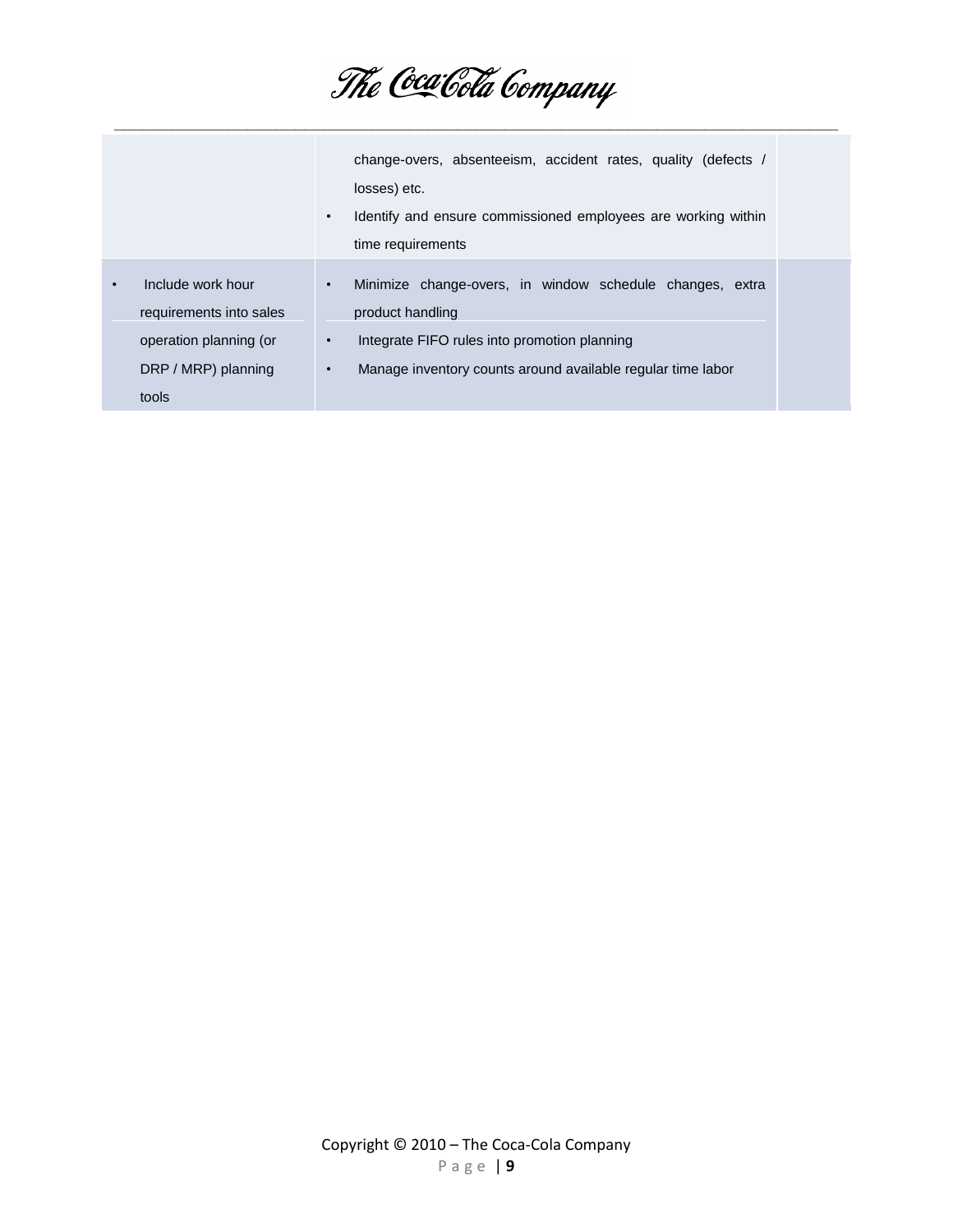The Coca Cola Company

## **CASE STUDIES**

#### **Country A**

Initial assessments at bottling plants in Country A highlighted overtime and rest day violations in a number of plants. As a result, a working group was established to evaluate why the violations were occurring and what actions could be taken to resolve them.

The working group identified the following issues:

- Lack of coverage for absences and vacations
- Lack of manpower to cover critical jobs
- Disruptions due to external factors, traffic, etc.
- Poor forecasting of demands
- Equipment breakdowns and poor maintenance planning

They identified that 80% of their overtime was the result of manpower availability issues, most of which were controllable through improved scheduling, cross-training, or the hiring of additional staff.

Management demonstrated commitment and following actions were taken to address the issues:

- Adjusting manpower plans to allow for coverage of employees on vacation hiring staff to meet those requirements
- Cross-training staff to provide coverage for bottleneck operations and avoid such operations from impacting production capacity
- Building attendance into the operations performance bonus so that employees get incentive bonus based on attendance
- Negotiating changes to when certain holidays are observed, and moving them out of peak season
- Systemic Production Planning, to avoid running lines on public holidays
- Projected preventive maintenance in the off season

In one test plant, which had been working to reduce overtime since 2005, the working team found that overtime had been reduced by over 90%. The team took what had been learned from that plant and developed a summary approach that was shared with the HR managers for all of the plants. The result has been significant reductions in overtime across almost all of the plants. For example, in the Northern Region there was a 2/3 reduction in overtime costs across the 9 plants between 2007 and 2008.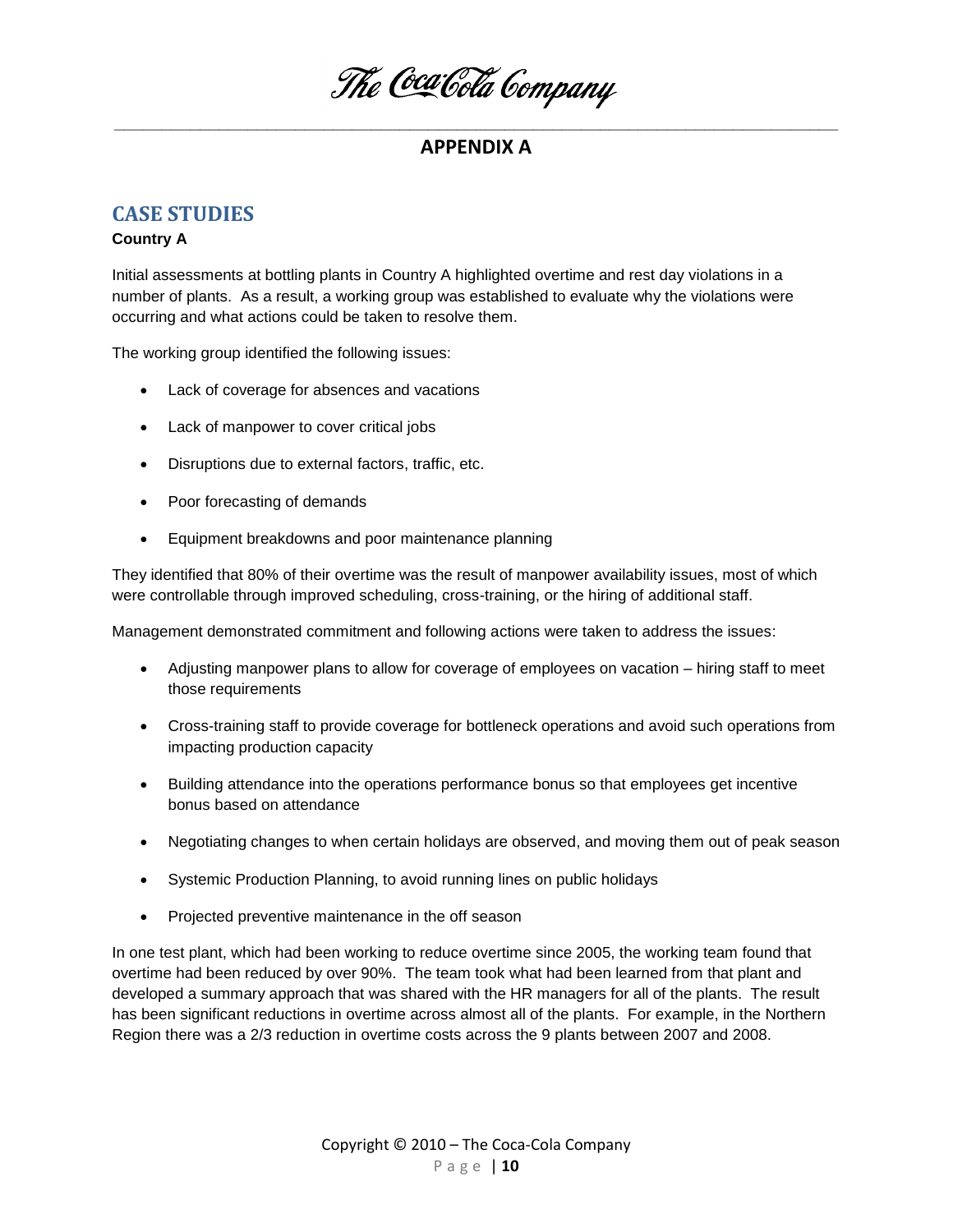

#### **\_\_\_\_\_\_\_\_\_\_\_\_\_\_\_\_\_\_\_\_\_\_\_\_\_\_\_\_\_\_\_\_\_\_\_\_\_\_\_\_\_\_\_\_\_\_\_\_\_\_\_\_\_\_\_\_\_\_\_\_\_\_\_\_\_\_\_\_\_\_\_\_\_\_\_\_ Country B Root Cause Analysis Project**

Global Workplace Rights, working with the local Business Unit in Country B, initiated a root cause analysis project in 2008 to identify why overtime and rest day violations were occurring, how they could be corrected, and to try to develop a recommendation for use across all bottlers. The project was completed on manufacturing areas.

Data was gathered from a questionnaire and a number of bottler visits to scope the issue. The data identified a wide range of causes for overtime:

- □ Industrial Operations and Sales
- $\checkmark$  Production capacity does not support non-seasonal and seasonal demand
- $\checkmark$  Productivity decreases because of the time spent on maintenance and setups
- $\checkmark$  Production and Sales do not always work together to balance sales to production capacity and capability
- $\checkmark$  Low accuracy of the sales plan(monthly / weekly) with many changes and impact on production plan
- $\checkmark$  Concentration of sales in the second half of the month generating monthly seasonality
- $\checkmark$  There is no planning (special contingency plan) to support expected strong seasonal demand
- $\checkmark$  Excessive number of exchanges of line (SKU's) with equipment setups and consequent loss of production time
- $\checkmark$  Production plans have a lot of changes
- $\checkmark$  Sales and production plans do not consider the stock at distributors and distribution centers
- $\checkmark$  The stock does not work as buffer (the production works on demand and not under orders/on the job)
- $\checkmark$  Annual strong seasonal demand could not be met by the current model of shifts, manpower and equipment
- $\checkmark$  Shifts do not provide sufficient manpower to meet weekly demands
- $\checkmark$  Strong physical activities in production area during long hours increasing fatigue and occupational diseases and decrease productivity impacting the team´s productivity
- **Q** Maintenance
- $\checkmark$  Constant corrective maintenance on the line because of equipment obsolescence
- $\checkmark$  Preventive maintenance plan cannot be implemented because of lack of equipment availability
- **Human Resources and Management**
- $\checkmark$  Manpower / head count (planned in budget) is not complete
- $\checkmark$  Difficulty in recruiting because local manpower is not qualified
- $\checkmark$  Shift configurations need changes to legal patterns
- $\checkmark$  Configuration of shifts with amount of labor insufficient for weekly seasonal demand
- $\checkmark$  High turn over
- $\checkmark$  There are employees that do not register their time sheet/work records
- $\checkmark$  Accounting and finance activities concentrated at the end of the month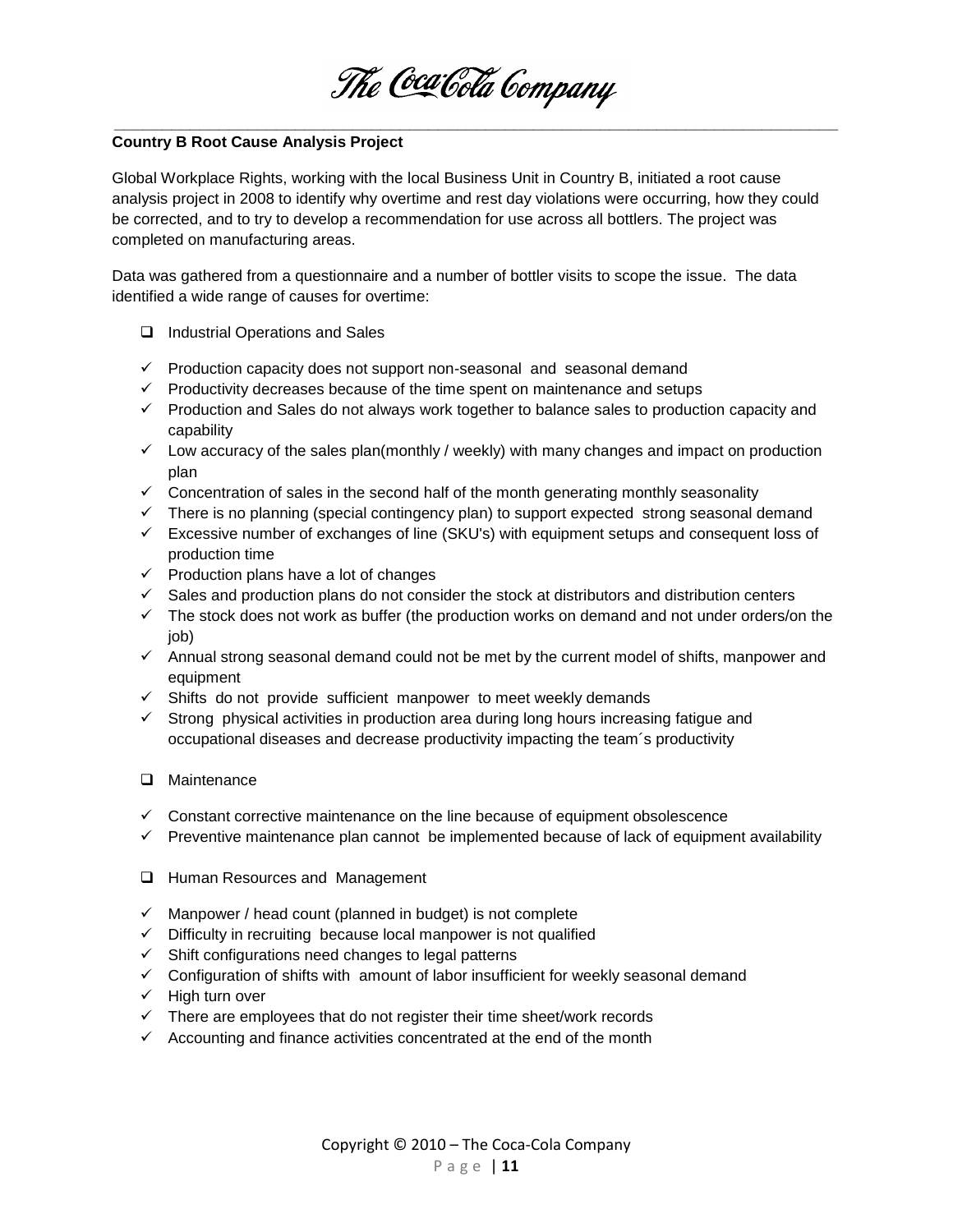

- D Distribution and Logistics
- $\checkmark$  Commissioned employees have extra hours but are not counted(long shifts occur in the distribution in excess of two hours, although they are supported by union agreements)
- $\checkmark$  Fleet of trucks insufficient or opportunities to run trucks in shifts are not fully seized
- $\checkmark$  Long Distribution Routes have employees working long hours (poor driving can damage to the image and reputation of the company )
- $\checkmark$  Strong physical activities in distribution area during long hours increase worker fatigue and illness ,and decrease productivity
- $\checkmark$  Concentration of deliveries in the second half of the month generating monthly seasonality
- $\checkmark$  Low accuracy of time of travel and attendance (customer service)
- $\checkmark$  Set the system of routes for distribution using the average of time of travel and attendance creates distortions



# **Cause & Effect (Fish bone) diagram – Overtime**

The study also identified that significant amounts of money are being spent on overtime as a result of these drivers, some of which are easy to control and other which will be more difficult.

Bottlers were committed to communicate on a quarterly basis the hours of work per month compared to the previous year, as well as the economic impact.

Results from information received from 11 Bottling groups have identified that Bottlers, that have implemented appropriate actions on each facility, have represented a significant improvement: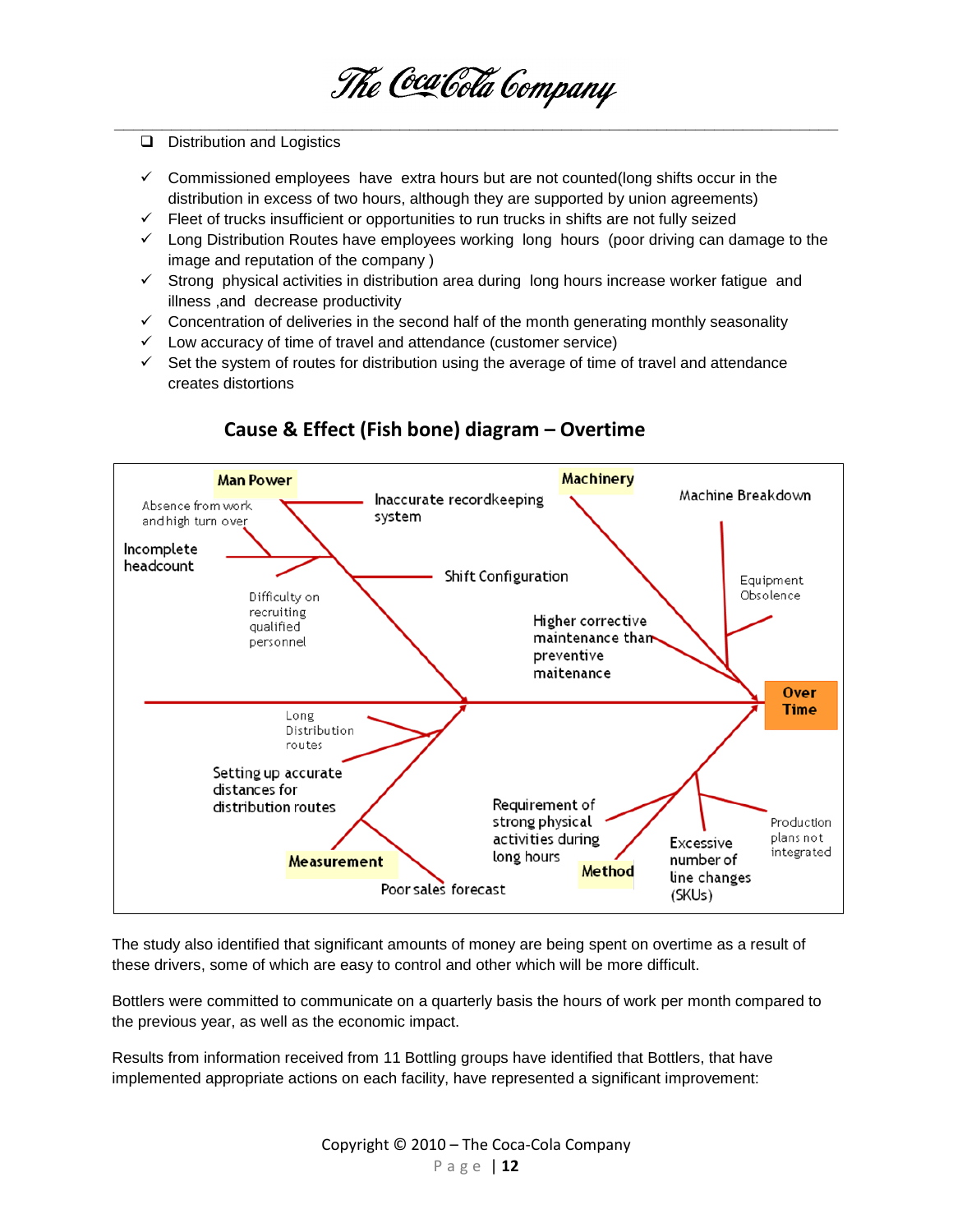

#### **Impact on more than 34000 employees**

#### **Net result – 86% reduction in Overtime and USD\$ 3.8 MM annual system savings**

#### **Main actions implemented to reduce hours of work are:**

55% hired more full time staff 36% hired subcontracted workforce / outsource 64% improved their production planning systems 54% improved their distribution routes

#### **Impact on the business:**

73% reported financial saving (cost avoidance to pay overtime premiums) 36% reported improved quality 55% reported improved Occupational & Safety performance (fewer injuries) 18% reported reduction on employee turn over 55% reported reduction on audit fees and or fines, claims from Labor Ministry 63% reported increase on their productivity 45% reported employee engagement (mainly driven by the reduction on income)

#### **How the savings were used:**

- 36% used savings to hire full time staff
- 27% increased employees' salaries
- 45% provided additional training to their employees
- 73% reported some financial savings for the company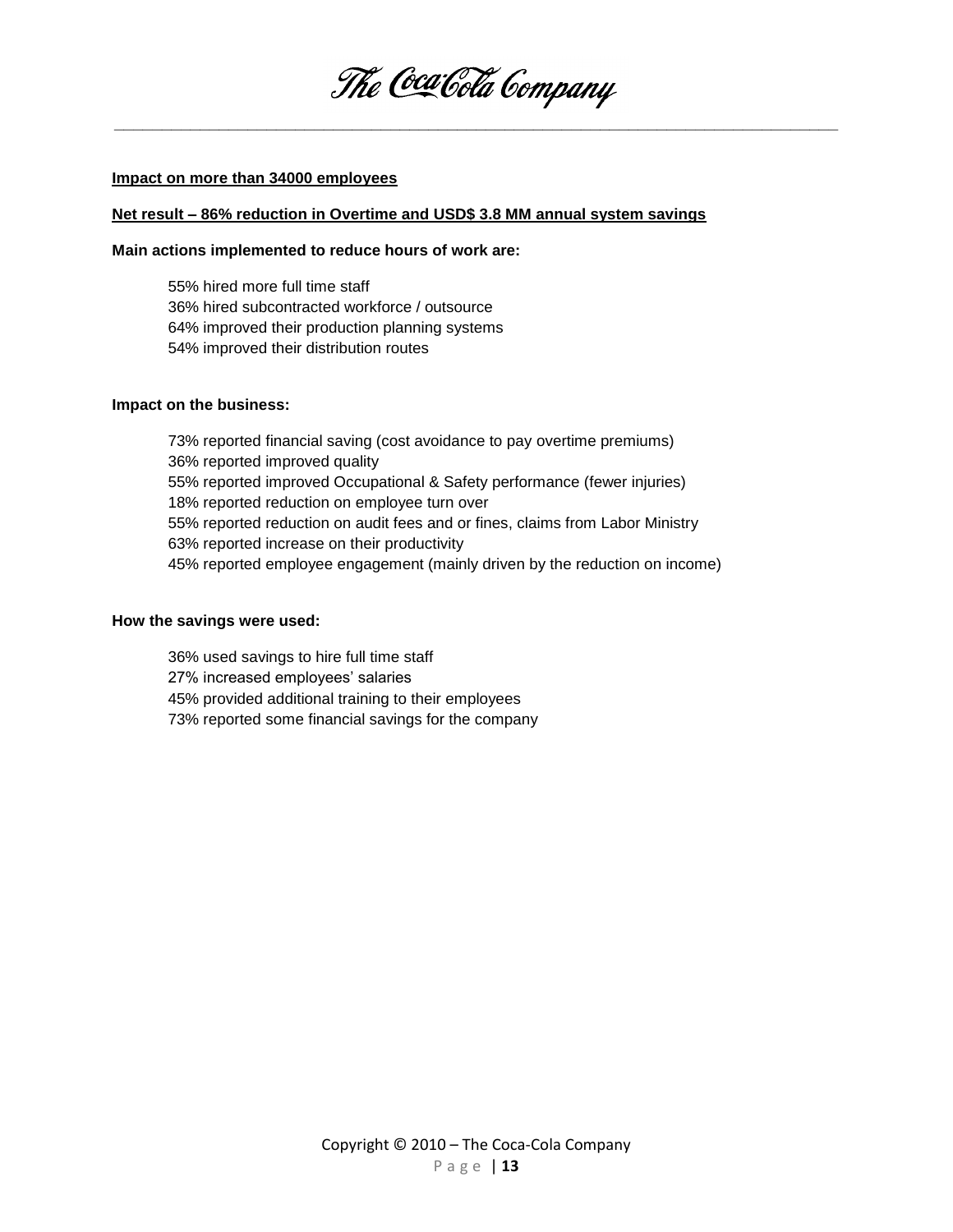

One plant in Country B underwent an initial assessment in September 2007. The assessment identified violations of overtime and rest day regulations, and found that adequate break time was not being provided to the workforce. Plant leadership undertook an analysis of why they were working excess hours and identified the following issues:

- They did not have the right number of people in the right places at the right times to allow the workload to be completed during a normal day.
- They did not have adequate inventories in place to smooth production and allow short term disruptions to be managed without the requirement of extra working time.
- Supervisors had no way of knowing when an individual employee was in excess of or going to exceed legal allowances

The plant took the following actions to fix the issue:

- They added inventory to cover more disruptions
- They added staffing in places where analysis showed they were short
- They changed shift structures to allow increased coverage at non-overtime cost to complete regularly required tasks that were previously being completed on overtime
- They changed their scheduling software so that it highlights if an employee will exceed legal allowances when a supervisor tries to schedule an individual

As a part of the discussion the plant also decided that they were working too much overtime and there was an opportunity to reduce their costs in addition to coming into compliance with local laws. As a result, they also initiated a regular review of overtime used during leadership meetings. Finally, the general manager reserved the approval right on all requests to work overtime – and refused all without a reason he accepted as valid.

The result was a 98% reduction in the hours of overtime worked between January 2007 and December 2007.